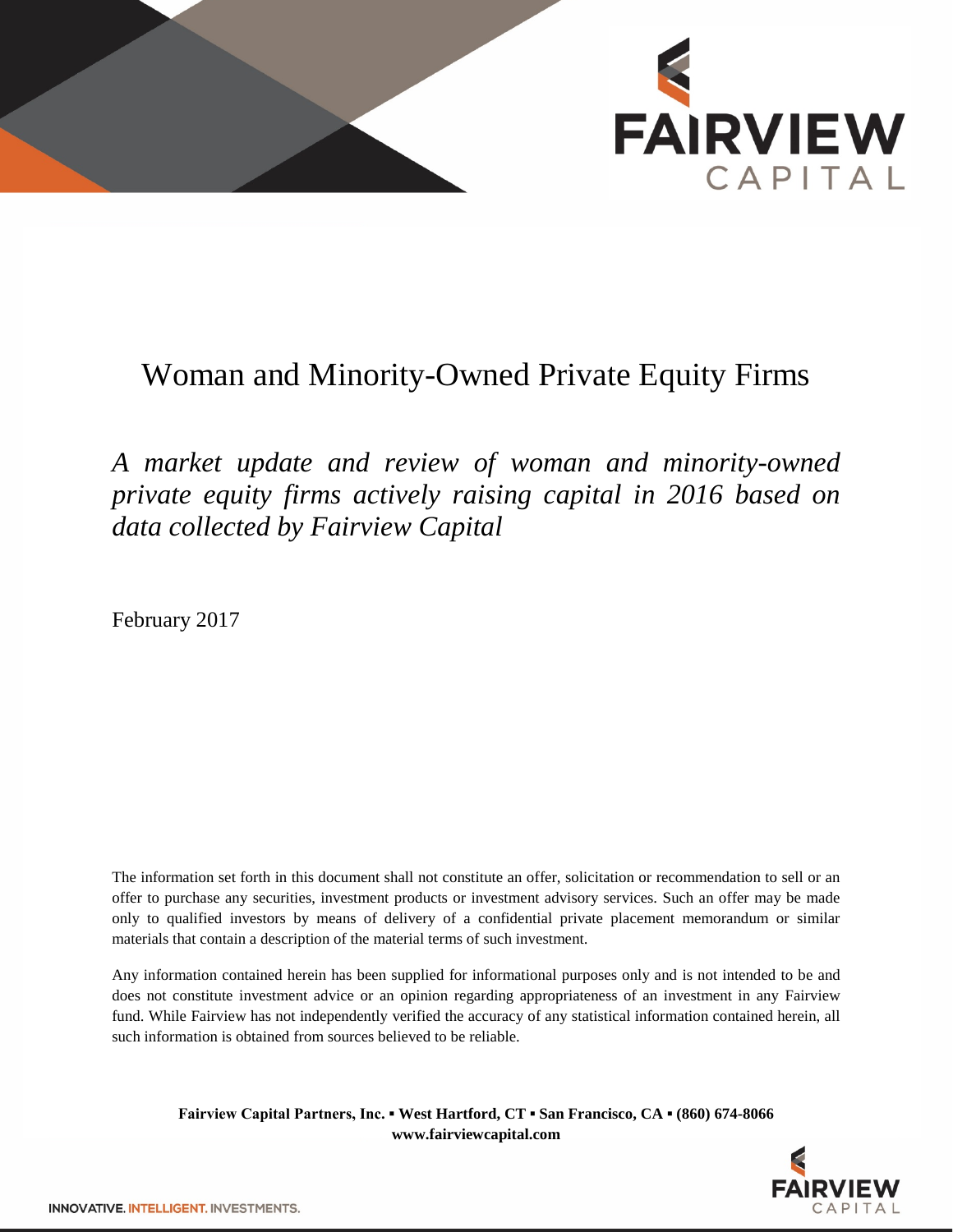## **Fairview Capital's Market Review of Woman and Minority-Owned Private Equity Firms**

*The criteria for classifying a private equity firm as woman and/or minority-owned often varies. In this market review, we only consider institutional quality private equity firms that are majority owned (>50%) by women and/or ethnic minorities[1](#page-1-0) . The firms must be based in, and primarily investing in, the United States.*

The universe of woman and minority-owned private equity firms continued to grow and evolve in 2016. The number of woman and minority-owned private equity firms had risen to over 180 at the end of the year, up from just over 150 at the end of 2015. Fairview observed 66 of these firms actively raising capital in the market in 2016, in line with 2015 when 65 firms were in the market. In aggregate, these firms represented just 7% of all private equity firms in the market during the year. [2](#page-1-1) While still underrepresented, these managers cover a wider range of strategies, industries and geographies than ever before.

A significant trend has been the high rate of new firm formation as experienced women and minorities have been launching their own new firms at a swift pace over the past few years. At the same time, there are more established woman and minority-owned firms than ever before. These managers are highly competitive with the broader private equity industry. In fact, many of the woman and minority-owned firms in the market feature strong track records, compelling strategies, truly differentiated approaches, and meaningful competitive advantages.



 $\overline{\phantom{a}}$ 

Many sophisticated institutional investors have recognized the opportunity and continue to undertake efforts to be more inclusive of diverse managers in their private equity portfolios through various means. This includes numerous public pensions plans with active or pending mandates that target woman and minority-owned firms.

Fairview was the first private equity investment management firm to broadly articulate the investment opportunity with diverse managers and remains one

of the most active firms investing with diverse managers today. Currently, Fairview manages several mandates that include a focus on woman and minority-owned firms for public pension plans across the country. The goal of all of these programs is to leverage Fairview's experience

<span id="page-1-1"></span><sup>2</sup> Fairview Capital data and Preqin Q3 2016 Quarterly Private Equity Update (North American private equity)



<span id="page-1-0"></span><sup>&</sup>lt;sup>1</sup> Defined by the U.S. Census Bureau as American Indian or Alaska Native, Asian American, Black or African American, Hispanic or Latino, and Native Hawaiian or Other Pacific Islander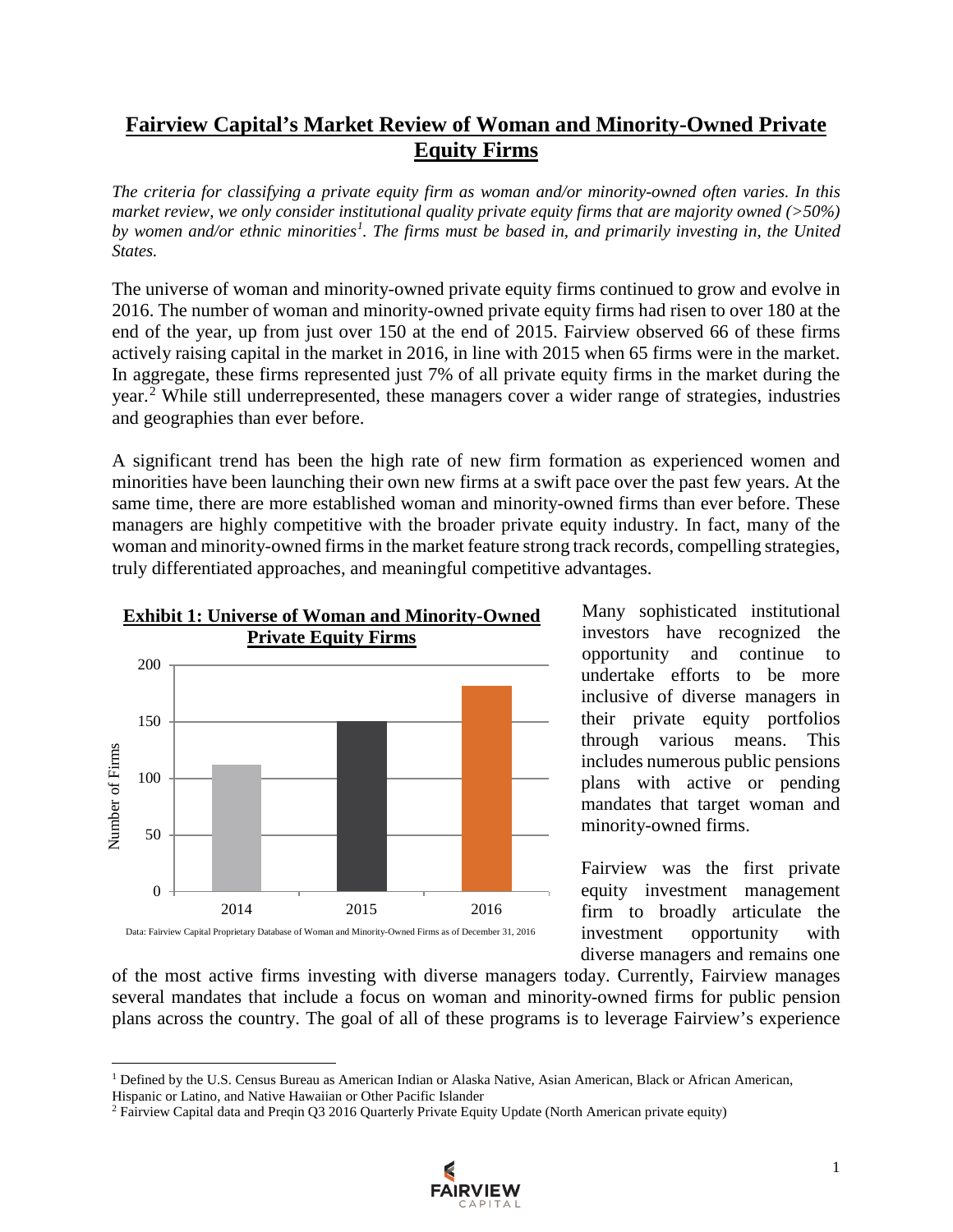and relationships to invest with select managers and achieve outperformance relative to the larger private equity universe.

More broadly, efforts continue across the industry to increase opportunities for women and minority fund managers. The National Association of Investment Companies (NAIC), of which Fairview has been a longtime supporter, remains very active as the largest network of diverseowned private equity firms. In June, the NAIC and the American Investment Council (AIC) partnered to form the Private Equity Women's Initiative. The Initiative has the goal of increasing the number of women entering and advancing in the private equity industry and will be led by a Working Committee of which Fairview's JoAnn Price is an initial member. The National Venture Capital Association's Diversity Task Force continued to engage in initiatives aimed at developing opportunities for women and underrepresented minorities across the venture capital ecosystem. The National Association of Securities Professionals (NASP) continued its work in supporting and advocating for the minority professionals within the securities and investments industry. At the state level, in Illinois, the Illinois Public Fund Collective Program along with NASP and other public pension plans continued to push for diversity and inclusion in financial services. In California, efforts also continue to address diversity. In October, the State Assembly Committee on Jobs, Economic Development, and the Economy held a roundtable discussion on Venture Capital, Diversity, & Economic Development in which Fairview was a participant.

As progress continues to be made, Fairview continues to believe real opportunities to foster diversity in the industry exist for institutional investors. Building programs that include funds managed by women and minorities have been proven to be impactful without compromising results and in fact have the potential for outperformance.

Given the firm's level of activity and involvement in the space, Fairview maintains one of the most robust databases on woman and minority-owned firms in the industry. The 66 woman and minority-owned firms Fairview observed actively raising capital in 2016 are a strong representative cross-section of the state of the market for woman and minority-owned firms. The following report is a summary of the characteristics of the universe today based on data from this set of funds.

In terms of strategy, 56% of woman and minority-owned funds in the market in 2016 were pursuing venture capital investments. This figure is up from 42% in 2015 and comports with a continuing trend in venture capital – a high rate of new firm formation, particularly by diverse managers. Venture funds are typically smaller in size (most seed and early stage strategies can be executed with funds smaller than \$150 million), which makes them less daunting to raise for

## **Exhibit 2: Fund Strategy**



Data: Fairview Capital Proprietary Database of Woman and Minority-Owned Firms as of December 31, 2016

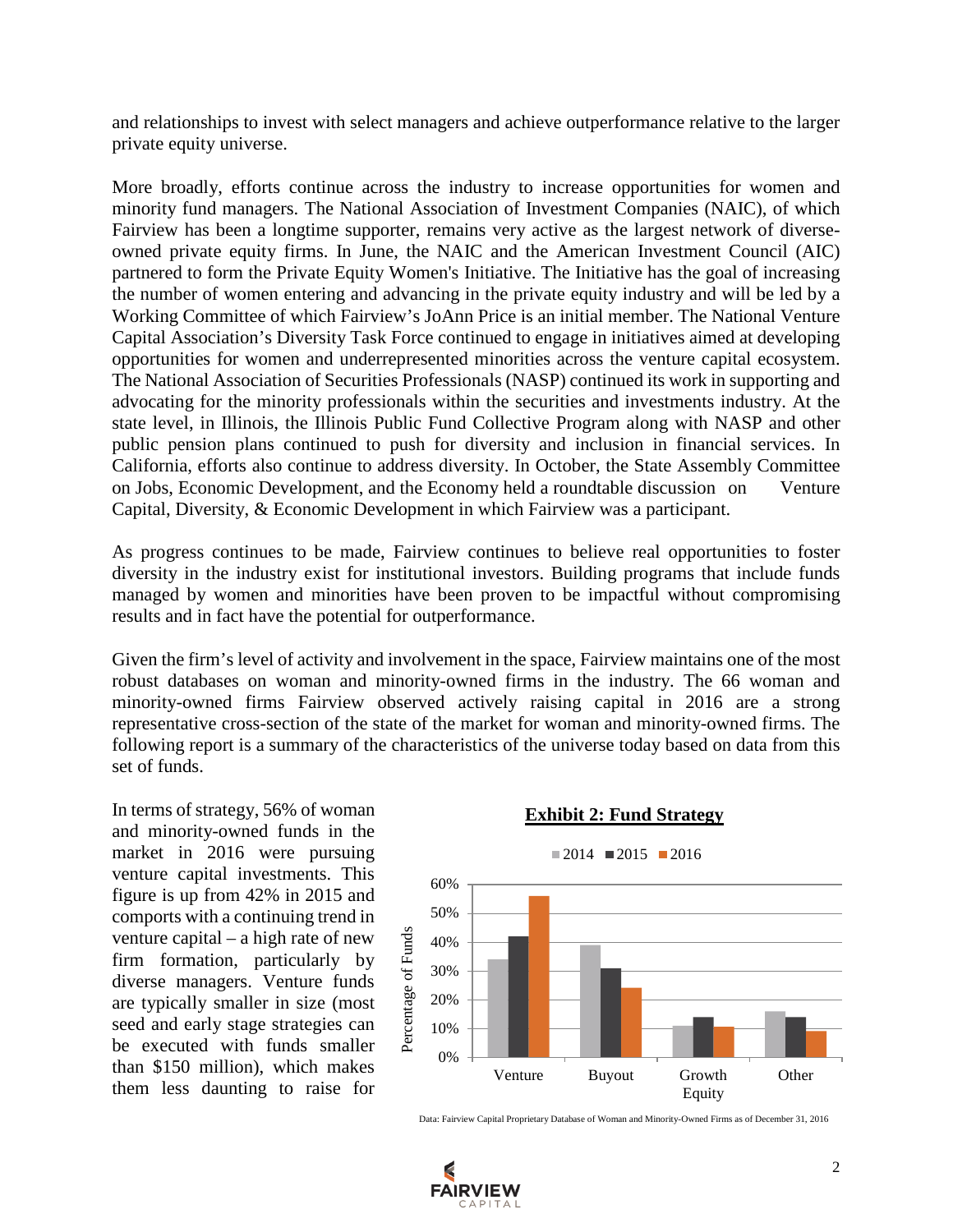newer firms. In many cases, these new firms are formed through spinouts or team-ups of managers from more tenured venture capital firms. Many of the new firms are "millennial-friendly" and are more reflective of, and relatable to, the entrepreneurs and markets in which they invest. The rise in woman and minority-owned firms in venture capital has also occurred against the backdrop of continued advocacy for increased gender and ethnic diversity in venture capital as well as in the technology industry broadly.

While progress continues to be made, there remains ample opportunity for further change and inclusion. Venture capital firm Social Capital conducted a breakdown of diversity in leadership roles at the top venture capital firms in 2016 and found that progress in terms of diversity has been limited – only 11% of venture capital investment professionals were female and only one quarter of investment professionals were minorities.<sup>[3](#page-3-0)</sup> Newer venture capital firms tend to be significantly more diverse and, in turn, are much more likely to back diverse entrepreneurs. In 2016 Fairview conducted a review of the portfolios of woman and minority-owned venture capital firms recently committed to and found that between 60% and 65% of investments were with companies featuring women and/or ethnic minority founders or co-founders. It is clear that one way in which institutional investors can support diversity in the technology sector is supporting woman and minority-owned venture capital firms.

Nearly 25% of woman and minority-owned firms in the market in 2016 targeted buyout investments, the largest segment of the broader private equity universe in terms of number of firms and dollars invested. Buyout investing can benefit as much from transactional experience as relationships. This can make the transition to private equity for new diverse managers with relevant backgrounds, such as investment banking, more appealing. The vast majority of woman and minority-owned buyout funds are targeting small and middle-market opportunities. As was the case in 2015, there was again a notable increase in woman-owned buyout firms raising funds in 2016. In fact, woman-owned buyout firms represented nearly half of the woman and minorityowned buyout firm opportunity set. Similarly to what we have seen on the venture side, larger, more established buyout firms have been slow to increase diversity amongst their leaderships ranks



and as a result we find a much greater proportion of new buyout firms to be led by women and minorities.

Growth in the woman and minority-owned firm market is directly correlated to new firm formation. In recent years, we have experienced a particularly high rate of new firm formation. The majority of the opportunity set in the past two years has been comprised of first-time funds being raised by new firms. In 2016, 58% of woman and

<span id="page-3-0"></span><sup>3</sup> Social Capital and The Information, "The Future List," December 2016

l



Data: Fairview Capital Proprietary Database of Woman and Minority-Owned Firms as of December 31, 2016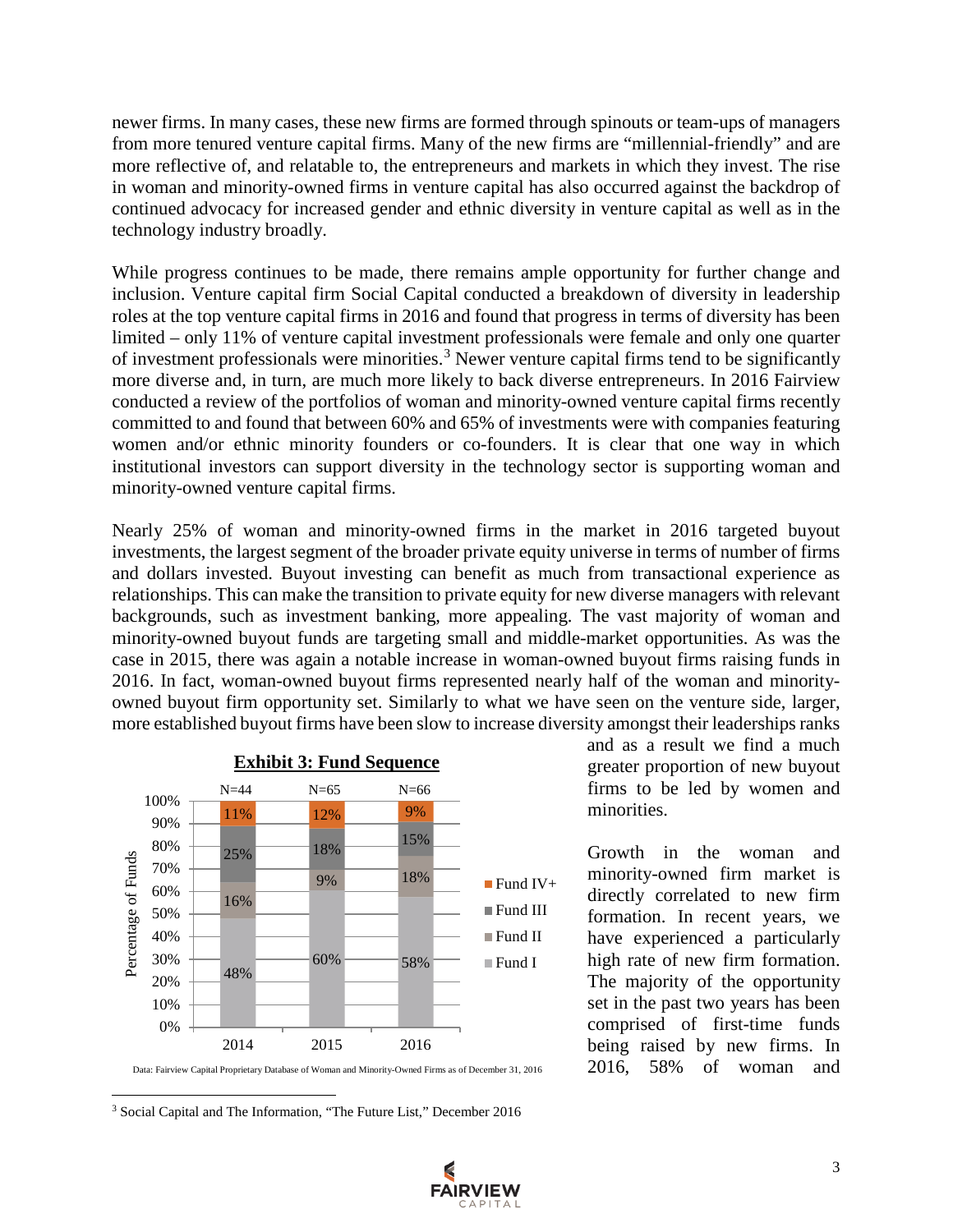minority-owned firms in the market, 37 firms, were raising first-time funds, roughly in line with 2015. This high rate of new firm formation is a positive sign for the industry as it indicates confidence on the part of women and minorities in their ability to attract institutional capital. Managers have been encouraged and motivated to form new firms amid what has been a relatively strong fundraising environment that has featured more receptivity towards new firms and funds. Diversity in the industry has been building for some time and many women and minority investment professionals have now advanced their careers to the point they are comfortable striking out on their own. The vast majority of new firms in the market feature experienced investors with track records developed at larger, more well established firms. In addition, there are more tenured firms in existence than ever before. In 2016 there was a comparable proportion of tenured woman and minority-owned firms in the market relative to 2015.

In general, expected fund sizes for most woman and minority-owned funds are correlated to fund sequence and strategy, reflective of observations in the broader private equity market. The average expected fund size for woman and minority-owned funds in the market in 2016 was \$191 million. In aggregate, these funds were targeting \$12.6 billion in capital. The broader private equity industry featured nearly 900 funds in the market in 2016, targeting a total of \$215 billion in capital – an average of \$2[4](#page-4-0)0 million per fund.<sup>4</sup> Part of the disparity in average fund size can be explained by the fact that the majority of woman and minorityowned firms are raising first-time funds which are typically smaller than average. Also, within the buyout segment, there are very few managers leading large and mega buyout firms – whose funds drive up the overall industry average.



l

changing over the past few years. One notable trend has been the rise in woman-owned firms. In 2014, woman-owned firms comprised just 18% of all woman and minority-owned firms in the market. In 2016, that figure had jumped to 34%. Of the 23 woman-owned firms in the market in 2016, roughly half were pursuing venture capital strategies with the other half primarily pursing buyout strategies. Nearly two-thirds of woman-owned firms in the market in 2016 were raising first-time funds.

African American, Asian American and Hispanic managers together tend to comprise the majority of funds being raised by ethnic minority-owned firms. This year we have observed a significant



Data: Fairview Capital Proprietary Database of Woman and Minority-Owned Firms as of December 31, 2016



<span id="page-4-0"></span><sup>4</sup> Fairview Capital data and Preqin Q3 2016 Quarterly Private Equity Update (North American private equity)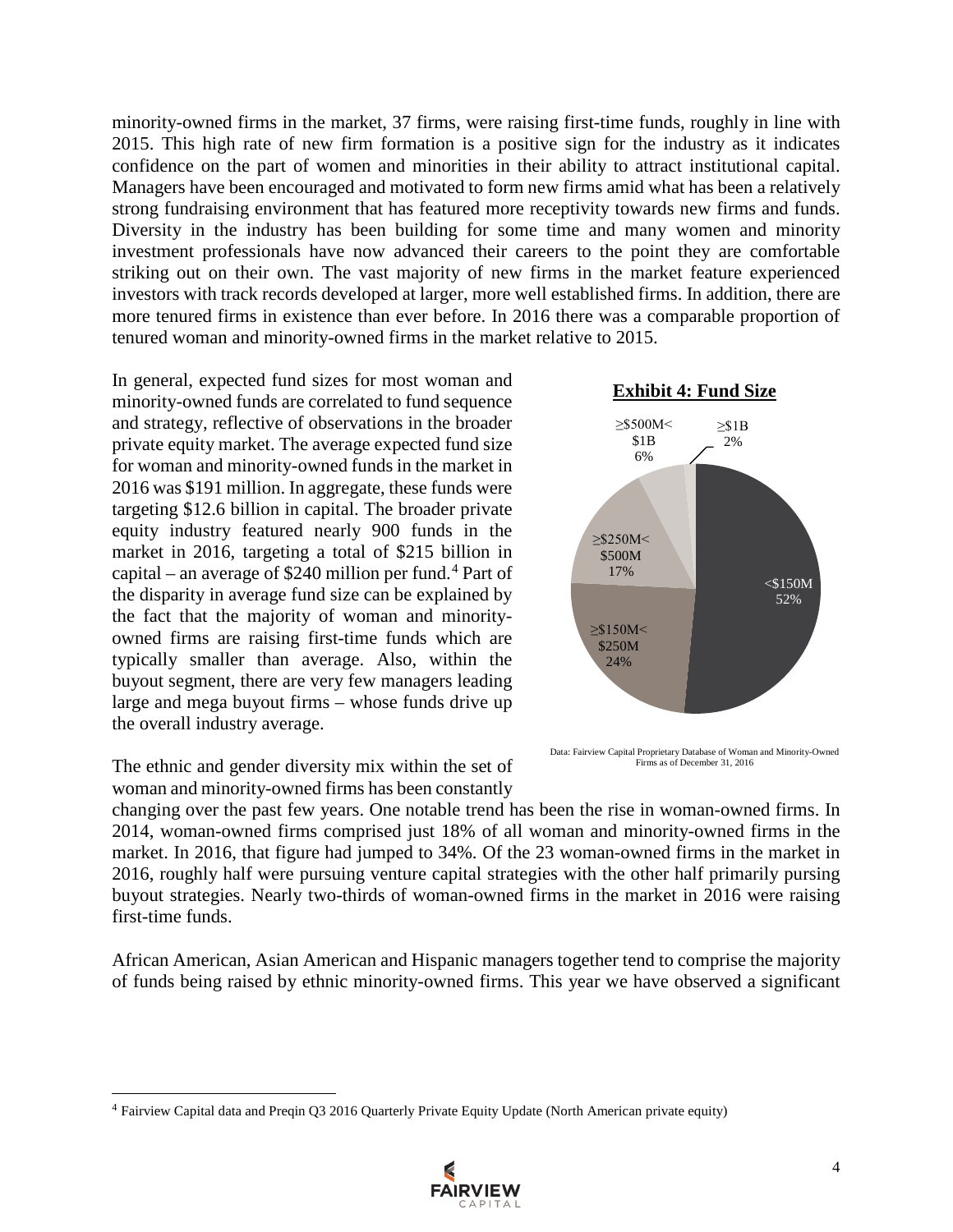



increase in the proportion of Asian American-owned firms in the market. There has also been a moderate increase observed in the proportion of African Americanowned firms in the market in 2016.

Fairview's data reflects the primary diversity characteristic of each firm and fund. Recognizing gender and ethnic diversity are not mutually exclusive, additional analysis shows that at least onethird of woman-owned firms feature additional ethnic diversity

Data: Fairview Capital Proprietary Database of Woman and Minority-Owned Firms as of December 31, 2016

amongst partners. The reverse is also true – African American, Hispanic and Asian-owned firms often feature women partners on the team.

Geographically, as with the broader private equity universe, woman and minority-owned private equity firms tend to be headquartered in the nation's financial hubs. In recent years, there has been a significant increase in the number of woman and minority-owned firms being formed in the San Francisco Bay Area. The vast majority of these firms are pursuing venture capital investments. In the Northeast, New York is home to a large proportion woman and minority-owned firms – not a surprise given the diversity of the city itself, as well as the resources, mentorship and accessibility to financial firms available to woman and minority-owned firms. New York-based firms tend to be diverse in terms of strategy, featuring a strong mix of buyout, venture, growth and debt focused firms. Boston and Washington, D.C. typically come in behind New York in terms of the number of women and minorityowned firms.

In the Midwest, woman and minority-owned firms in the tend to be based in Chicago and most focus on buyout and buyout-related investments – in line with the competitive advantages afforded by Chicago's financial ecosystem.

## **Exhibit 6: Firm Geography**



Data: Fairview Capital Proprietary Database of Woman and Minority-Owned Firms as of December 31, 2016

The woman and minority-owned segment of the private equity industry continued to expand at a disproportionately higher rate relative to the overall private equity market in 2016. The universe is likely to continue to expand in the coming years as woman and minority managers find themselves in leadership positions at legacy firms and continue to launch their own firms.